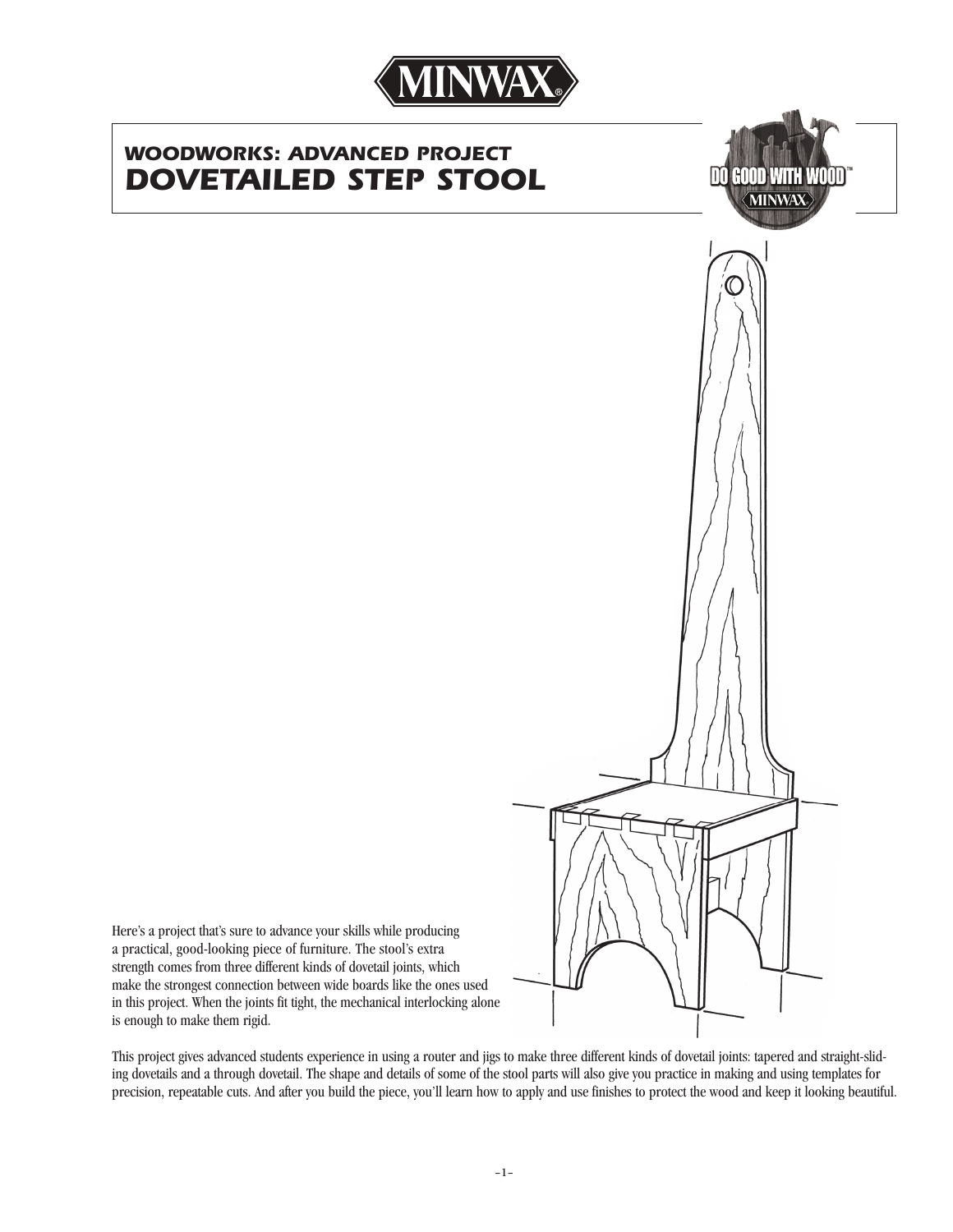# *TOOLS REQUIRED*

### **Hand Tools**

- Dovetail jig
- Hand plane
- Half-round file
- Hammer
- Framing square
- Clamps

# **Power Tools**

- Table saw
- Jigsaw or bandsaw
- Router
- 1/2*"* flush-cutting bit
- 1/4*"* shank dovetail bit
- Router table
- Sander
- Drill

#### **Miscellaneous**

- Pencil
- Safety glasses
- Carpenter's glue
- Sandpaper
- Masking tape
- Clean, lint-free cloths
- Respirator
- Gloves for finishing
- Mineral spirits
- Water-filled metal container with tight-fitting lid
- Minwax® Wood Finish Stain Brush, Minwax® Polyurethane Brush or other good quality, natural bristle brush (for oil-based stains and finishes)
- Minwax® Polycrylic® Brush or other good quality, synthetic bristle brush (for water-based stains and finishes)

# *SHOPPING LIST*

The recommended wood for the project is oak; cherry or maple are nice alternatives. You'll need a 1*"*-thick board at least 64*"* long and 10*"* wide to make the back, front and seat, in addition to smaller pieces for the stretcher and rails (see the CUTTING LIST). If using the template, you'll also need some 1/4*"* tempered hardboard and 1/4*"* and 1/2*"* plywood to make the back template and the router jigs.

| <b>Item</b>                | <b>Material</b>         | Quantity                                  |
|----------------------------|-------------------------|-------------------------------------------|
| <b>Stool</b>               | oak, cherry or maple    |                                           |
| Front, back, seat          |                         | 1 pc. 1" x 10" x 64"                      |
| Stretcher and rails        |                         | 1 pc. 1" x 2" x 12"                       |
| <b>Back template</b>       |                         |                                           |
| Template                   | 1/4" tempered hardboard | 1 pc. 10" x 43"                           |
| Plywood base               | $1/2$ " plywood         | 1 pc. 10" x 43"                           |
| Spacer                     | 1/8" hardboard          | 1 pc. 10" x 43"                           |
| <b>Tapering Socket Jig</b> |                         |                                           |
| Guide boards               | $1/4"$ plywood          | 2 pcs. approx. 8" x 11-1/2" (see step 11) |
| Reference rails            | 1 x 2 scrap             | 2 pcs., 21" long                          |
| Straight-Socket Jig        |                         |                                           |
| Guide boards               | $1/4$ " plywood         | 2 pcs. approx. 8" x 12"                   |
| Front rail                 | $1/4"$ plywood          | 1 pc. approx. 2" x 22"                    |
| Back rail                  | $1x2$ scrap             | 1 pc. approx. 22" (see fig. H)            |

# *STOOL CUTTING LIST*

| $42 - 1/4$ " H 9-1/2" W 11-1/2" D |      |           |                  |                     |                      |  |  |
|-----------------------------------|------|-----------|------------------|---------------------|----------------------|--|--|
| <b>Key</b>                        | Pcs. | Part      | <b>Thickness</b> | Width               | Length               |  |  |
| A                                 |      | Back      | 3/4"             | $9 - 1/2$ "         | $42 - 1/4$ "         |  |  |
| B                                 |      | Seat      | 3/4"             | $9 - 1/2$ "         | 11"                  |  |  |
| $\mathcal{C}$                     |      | Front     | 3/4"             | $9 - 1/2$ "         | 10"                  |  |  |
| D                                 |      | Stretcher | 3/4"             | $1 - \frac{3}{4}$ " | $10-1/2$ " (approx.) |  |  |
| E                                 |      | Rails     | 5/16"            | $1 - \frac{3}{4}$ " | $11-1/2"$ (approx.)  |  |  |

# *WOOD FINISHING PRODUCTS*

## **Recommended Finish**

- Prep: Minwax® Pre-Stain Wood Conditioner
- Stain: Minwax® Wood Finish™ Sedona Red (or your choice of 24 Minwax® Wood Finish™ Stain colors)
- Finish: Minwax® Fast-Drying Polyurethane Satin

## **Alternate Finish**

- Prep: Minwax® Water Based Pre-Stain Wood Conditioner
- Stain: Minwax® Water Based Wood Stain Green Tea (or a Minwax® Water Based Wood Stain of your choice, available in 50 custom-mixed colors and a White Wash Pickling Stain.)
- Finish: Minwax® Polycrylic® Protective Finish Satin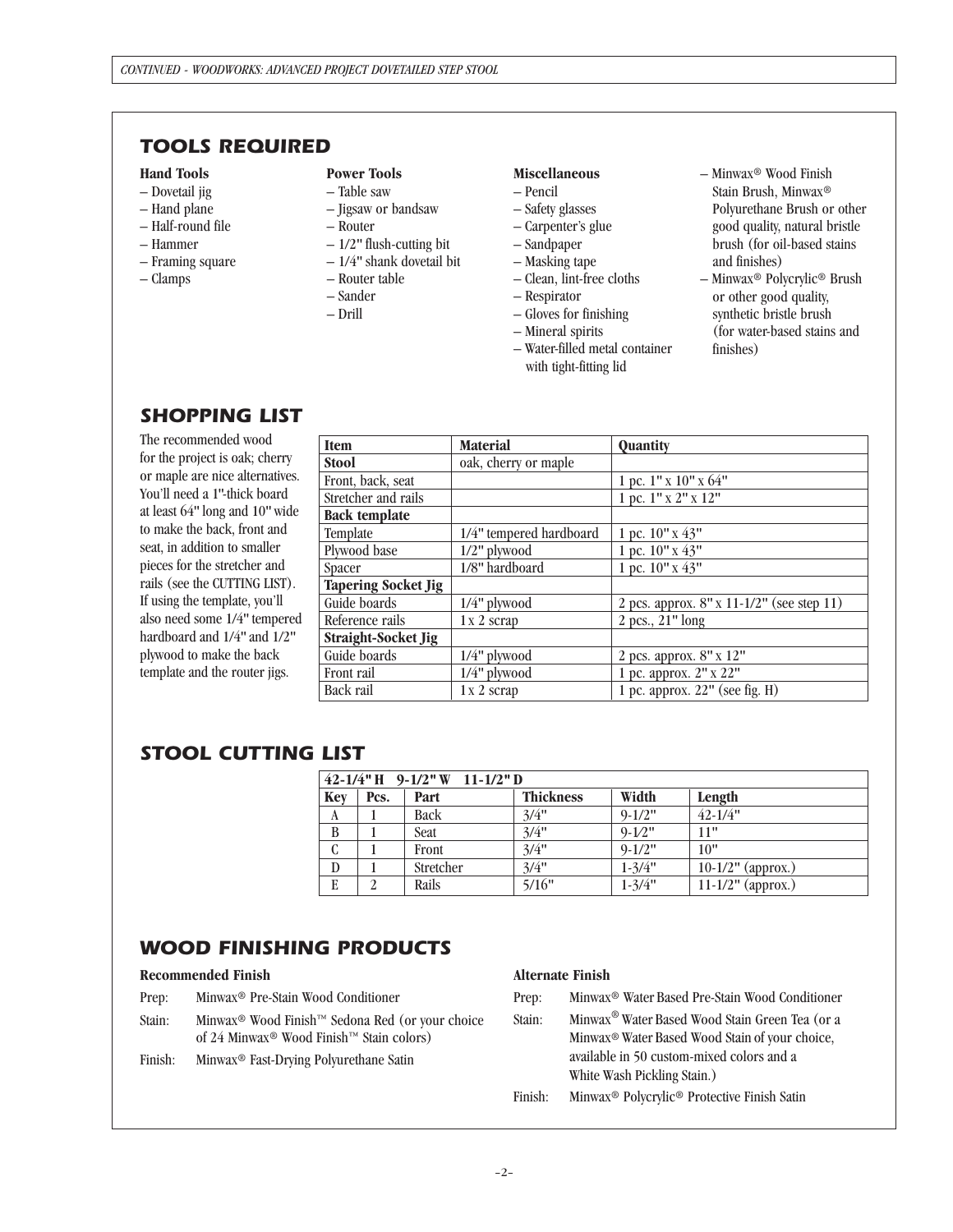# *BEFORE YOU BEGIN*

Good craftsmanship begins and ends with good work habits, so make the following steps part of your routine workshop practice. If you have any doubts or questions about how to proceed with a project, always discuss them with your shop instructor.

- Carefully and fully review plans and instructions before putting a tool to the project lumber.
- Work sensibly and safely. Wear safety goggles when doing work that creates flying chips and sawdust; wear the appropriate respirator whenever making sawdust or working with thinners or other solvents.
- At the end of every work session, clean up your shop area and put away all portable tools.

## *CUTTING AND ASSEMBLY PROCEDURE*

### **Preparing the Wood**

**1.** Ideally, the wood for the back, seat and front are made from one board to give the finished piece similar grain. Flat wood is essential for successful dovetailing. Boards that are cupped across the grain will be nothing but trouble. Start by milling rough lumber to 7/8*"* thick, taking an even amount off both sides. Set aside some extra wood for setting up dovetailing operations. Store the board on sticks so that air can circulate all around.

**2.** After a few days, see if the board is still flat. If the faces show a curve, run them through the jointer again and then use the planer to take the wood down to the final thickness of 3/4*"*. Make sure all your wood is exactly the same thickness. Refer to the project illustration (Fig. A) shown on page 7.

### **Making the Back Template**

*Woodworker's Tip: Making a template for the back is worth the effort. You could lay out the pattern directly onto the wood, but smoothing and sanding it will take more time than preparing a thin template. Also, having a template will allow you to make multiple projects.*

**3.** Using a jigsaw or bandsaw, cut a piece of 1/4*"* tempered hardboard the same width as the back and crosscut the bottom so it's square to the sides. Draw a centerline from top to bottom. Draw both arches and the two circles that form the curved sides of the back. Mark points A and B as shown in Fig. B, and then connect them to form the tapered sides. Lay out and draw the circles shown to represent the curves at the top, sides and bottom. Cut the sides to shape.

**4.** Smooth the roughly cut curves with a half-round file. Use a block plane to straighten the sides. Run your hand around the template to feel for any high or low spots. A smooth template will pay off in a back that needs only light sanding.

**5.** Assemble the template with the materials shown in Fig. C. Cut the top and bottom layers of this three-part sandwich 1/16*"* smaller than the template in the middle. Screw the layers together to make a permanent sandwich. The template is the middle layer of the sandwich in order to allow your router bit to clear the bench top.

**6.** Drill holes through the template sandwich in order to screw it to the workpiece. This is done so not to damage the finished piece. Later drill the finger hole and rout the tapered dovetail socket, thereby removing the pilot holes made by the screws.

#### **Shaping the Back and Front**

**7.** Rip (saw wood along the grain) the solid wood for the back (A), seat (B) and front (C) to the same width. Crosscut the back and the front a bit longer than their final lengths.

**8.** Align the template with the bottom end of the back and trace around it. Saw out the back, staying at least 1/16*"* away from the pencil line. Fasten the template sandwich to the face side of the back. Clamp the whole assembly to the workbench.

**9.** Rout around the back in a counterclockwise direction. You'll have to move the back to avoid bumping into the clamps, but make sure you rout each curve in one continuous pass.

**10.** Rout the front board's arch in the same manner. You won't be able to screw the sandwich to this piece, so use clamps instead. Finally, drill a 1"-dia. finger hole at the top of the back.

### **TAPERED SLIDING DOVETAIL**

The seat is joined to the back with a long sliding dovetail. Both the tail and socket are tapered, which makes it easier to fit and glue up than one that isn't. The tail slides easily into the front of the socket. The last inch is the only tough part–you'll have to push hard to get the joint home–but you'll be amazed at the strength of this joint. Making a tapered dovetail may sound difficult, but it's really quite easy. The secret is to create all the tapers with one shim that's about 1/32*"* thick. You'll make the tapered socket with the jig shown in Fig. E using guide boards made as described next.

#### **Table Saw Tapering Technique**

**11.** Taper the guide boards for the socket jig on a table saw (Fig. D). Size them to fit your router base by subtracting the radius of the base from 9-5/8*"* to get dimension "A." Rip two pieces of 1/4*"* plywood to this width.

**12.** Tape a 1/32*"*-thick shim onto the corner edge of one piece as shown in Fig. D. Put this edge against the saw fence and rip the pieces again. Remove the shim and mark the wide end with an "X" on the lower right corner. Cut the second piece the same way and mark the wide end with a "Y" on the lower left corner.

### **Tapering Socket Jig Assembly**

**13.** Make two reference rails to the dimensions specified.

**14.** Nail the guide board marked "X" to one of the reference rails, as shown in Fig. E. Align the guide board with the end and side of the rail. Use a framing square to check your alignment. Nail the guide board to the second rail.

**15.** Nail the second guide board to the reference rail, positioning it so as to make an opening that is 1/8*"* wider than the diameter of your router base. Check the alignment before fastening the board to the second reference rail. When you're sure everything is right, put in screws to make the setup permanent.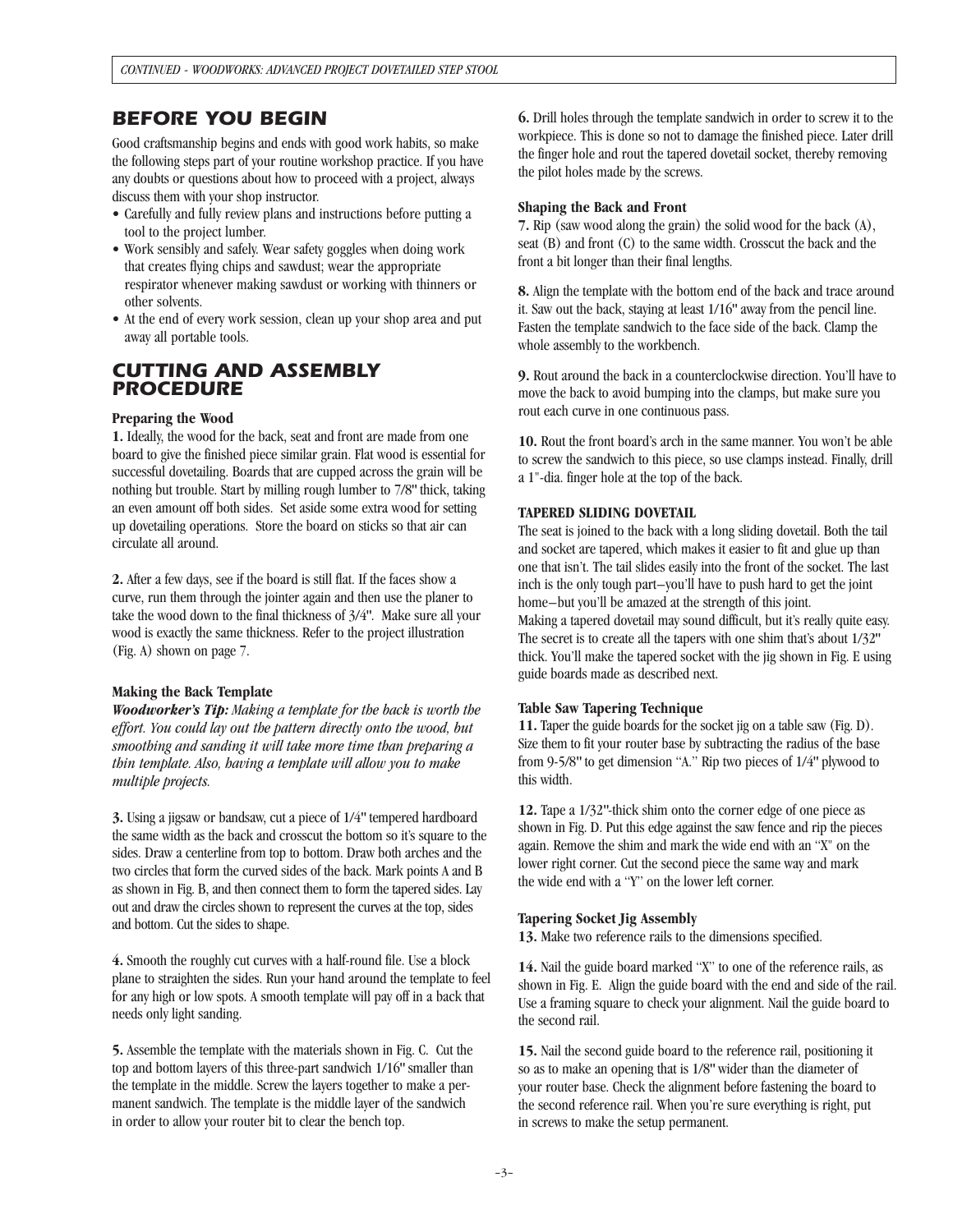#### **Cut the Tapered Socket**

**16.** Use a standard 1/4*"* shank dovetail bit with a 14-degree pitch and 1/2*"* width to cut the socket. Clamp the jig down and rout the socket 5/16*"* deep, as shown in Fig. F, running the router along both sides of the tapered opening.

#### **Cut the Tapered Tail**

**17.** The dovetail for the seat is cut on a router table. Shim both sides of the seat with a 1/32*"* shim to make the same taper as the socket (See Fig. G). Adjust the height of the router bit so it's exactly the same as the socket depth. The easiest way to do this is to unplug the router, lay the back board on the router table and raise the bit until it just touches the bottom of the socket.

**18.** Adjust the router fence by trial and error, using scrap wood to test the cut. Try sliding the test piece into the socket. It should start easily and gradually tighten up. You should be able to pound it home with your fist. Adjust the fence to change the fit. When it's right, rout the back edge of the real seat.

#### **Cut the Front Board**

**19.** Slide the seat in place, square it to the back and measure from the bottom of the back to the top of the seat to get the length of the front board. Cut the front board to the exact length.

#### **NON-TAPERED SLIDING DOVETAILS**

A stretcher just above the arches locks in the front and back, making a rigid structure. This sliding dovetail isn't tapered because a taper isn't necessary across a small dimension.

#### **Straight-Socket Jig**

**20.** To cut the stretcher sockets on the inside faces of the back and the front, make a straight-sided jig to fit your router as shown in Fig. H. Cut the guide boards out of 1/4*"* plywood, the back rail out of scrap and the front rail out of 1/4*"* plywood.

**21.** The position of the front rail determines how long the socket will be. Add 4-3/4*"* to the radius of your router base to locate the front rail. Make the opening between the guide boards 1/8*"* wider than the router base. After assembling the jig, mark the center of the front rail.

#### **Rout the Stretcher Sockets**

**22.** Mark the centerline of the back (A) and then set the straightsocket jig over it. Line up the two centerlines and clamp the jig and the back to the workbench.

**23.** Set the router in the opening and cut the socket 5/16*"* deep. When you bump the router into the front rail, you've reached the top of the socket.

**24.** Repeat steps 22 and 23 to cut the socket into the front (C).

#### **THROUGH DOVETAIL**

This joint is traditionally cut by hand, starting with careful layout, precise cuts with a dovetail saw and lots of chiseling. Many woodshops, however, are equipped with some kind of dovetail jig that is used with a router to make precision joints quickly. Since different jigs typically have their own specific setups and procedures, ask your instructor about using the one in your shop. If you're using it for the first time, practice the setup and router work on scrap until you feel you're ready to make the joint on the wood for your stool.

**NOTE:** The way a particular jig must be set up and used may effect the width of parts B and C and the bottom of part A, so study the jig before cutting your lumber.

#### **Make the Stretcher**

**25.** Assemble the stool without glue and square the front and back to the seat. Set the uncut stretcher in place and mark the distance between the two dovetail sockets. Cut the stretcher (D) to length.

**26.** Shape the dovetailed ends of the stretcher on the router table. Test the fence setting with a scrap piece. The stretcher is quite narrow and it's not safe to merely stand it up on end on the router table. Instead, clamp a backer board alongside the stretcher so you have a wider bearing surface.

## *FINAL ASSEMBLY*

**27.** Glue and assemble the front to the seat. Check for square and plane or sand the dovetails flush. It's easier to hold two pieces in your vise now than the whole stool later.

**28.** Glue and assemble the seat to the back, then turn the stool upsidedown and drop in the stretcher. You won't need any clamps. After the glue is dry, plane all the sides flush.

**29.** Make the two side rails (E); determine their precise length by holding them against the sides and marking cut lines. Cut them to length and glue and clamp them in place. After the glue dries, sand them even with the seat.

## *STAINING AND FINISHING*

*Woodworker's Tip: Though you may be tempted to cut short your sanding, preparation and application, don't do it. These tasks are very important steps in obtaining a high-quality finish. Remember, it is the finish, just as much as the fit and smoothness of the parts, that will determine how people judge your craftsmanship. To ensure an excellent result, follow the steps listed below and also the instructions the manufacturers put on their products.*

#### **FINISHING TIPS**

- Test the stains and finishes you are planning to use on scraps of wood. On the back of the scrap, mark the stain/finish combination and the type of wood. Allow all samples to dry thoroughly before making your final finish selection. Save your samples for quick reference on future projects.
- All stains and finishes must be allowed to dry thoroughly between coats. Remember that drying times can vary due to humidity and other climatic conditions.
- If you have some leftover stain or finish, wipe the can rim so that stain or finish in the rim won't dry out and prevent the lid from forming a tight seal.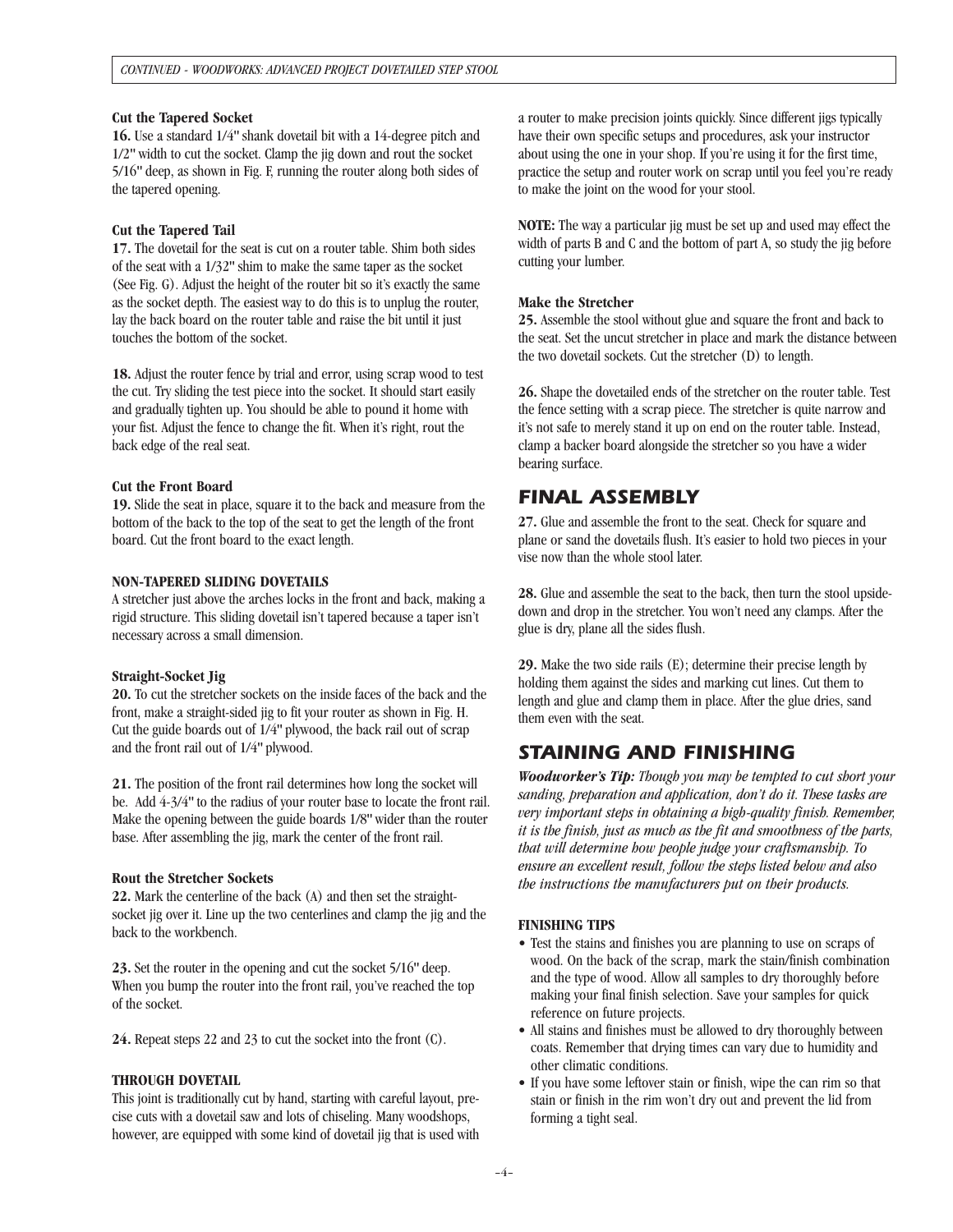• Brushes used for oil-based finishes must be cleaned with mineral spirits; for water-based products, such as Minwax® Water-Based Stains or Minwax® Polycrylic® Protective Finish, clean brushes with warm water and soap.

**30.** Before staining and finishing, finish-sand all surfaces and ease all the edges. Wipe down the piece with a cloth dampened with mineral spirits. If you're building the stool with a softwood, such as pine, or a porous hardwood, like maple, you'll need to prepare it for staining with a coat of Minwax ® Pre-Stain Wood Conditioner. Applying the conditioner will help to ensure even absorption of stain and prevent blotchiness that can occur with some soft or porous woods. Following the directions on the can, simply brush the conditioner over all the wood and allow it to penetrate for 5 to 15 minutes. Then remove excess conditioner with a clean, dry cloth.

#### **Recommended Finish**

**31.** Apply Minwax® Wood Finish™ using a natural bristle brush or a clean, lint-free cloth following the directions on the can. Allow the stain to set for about 5 to 15 minutes then wipe off any excess. If a second coat is desired, allow the piece to dry 4 to 6 hours before applying the stain. Allow the stain to dry for 24 hours before applying the protective clear finish.

*Woodworker's Tip: When wiping off stain, make certain that your last wipe with the cloth goes with the grain of the wood.* 

**32.** Apply Minwax® Fast-Drying Polyurethane following the directions on the can. Use a good quality, natural bristle brush intended for use with polyurethane. Allow the first coat to dry overnight.

**33.** The next day, lightly sand all surfaces with 220-grit sandpaper using with-the-grain strokes. Wipe all surfaces with a soft cloth. Apply a second coat of polyurethane and set the piece aside to dry.

**34.** When completely dry repeat step 33, applying the third and final coat of polyurethane. Allow the finish to cure for several days before using the stool.

#### **Alternate Finish**

**35.** Apply Minwax® Pre-Stain Water-Based Wood Conditioner following the directions on the can. After 1 to 5 minutes, wipe off all excess conditioner using a clean, lint-free cloth. Wait 15 to 30 minutes and then use fine-grade sandpaper to sand off any "whiskers" raised by the conditioner. Proceed to the staining within 2 hours.

*Woodworker's Tip: Minwax® Water Based Wood Stain is available in 50 custom-mixed colors and a White Wash Pickling Stain. This means that you are not limited to just traditional wood tones (pine, oak, walnut, etc.), so look over the entire range of the Minwax® colors before making your selection.*

**36.** Apply Minwax® Water-Based Wood Stain using either a nylon/polyester brush or a soft cloth. Allow stain to penetrate no longer than 3 minutes. While stain is still wet, wipe off all excess with a clean cloth that's been lightly dampened with stain. Allow the piece to dry for 2 hours before applying a second coat, if desired. Allow the piece to dry thoroughly before applying the protective clear finish.

**37.** Apply Minwax® Polycrylic® Protective Finish with a nylon/polyester brush following the directions on the can. Stir the can contents thoroughly before starting and periodically repeat the stirring during your work session.

**38.** Working a small area at a time to maintain a wet edge, apply the first coat. Work quickly and make the final strokes in each newly finished section using with-the-grain brushstrokes.

**39.** Allow the finish to dry a minimum of 2 hours. Then sand lightly with 220-grit sandpaper. Thoroughly wipe off all surfaces with a soft cloth.

**40.** Repeat steps 37, 38 and 39 to apply the second coat and third coat, sanding only after the second coat. After the third coat, allow the finish to cure for several days before using the stool.

#### **PRODUCT SAFETY**

For your safety and the safety of those you work with, always read the safety warnings, which manufacturers print on their labels, and follow them to the letter. Typical safety advice and instructions will contain information such as the following:

**WARNING!** Removal of old paint by sanding, scraping or other means may generate dust or fumes that contain lead. Exposure to lead dust or fumes may cause brain damage or other adverse health effects, especially in children or pregnant women. Controlling exposure to lead or other hazardous substances requires the use of proper protective equipment, such as properly fitted respirator (NIOSH approved) and proper containment and cleanup. For more information, call the National Lead Information Center at 1-800-424-LEAD (in US) or contact your local health authority.

**When using oil-based wood finishing products: CAUTIONS: CONTAINS ALIPHATIC HYDROCARBONS. Contents are COMBUSTIBLE.** Keep away from heat and open flame. **VAPOR HARMFUL.** Use only with adequate ventilation. To avoid overexposure, open windows and doors or use other means to ensure fresh air entry during application and drying. If you experience eye watering, headaches, or dizziness, increase fresh air, or wear respiratory protection (NIOSH approved) or leave the area. Avoid contact with eyes and skin. Wash hands after using. Keep container closed when not in use. Do not transfer contents to other containers for storage.

**FIRST AID:** In case of eye contact, flush thoroughly with large amounts of water for 15 minutes and get medical attention. For skin contact, wash thoroughly with soap and water. In case of respiratory difficulty, provide fresh air and call physician. If swallowed, call Poison Control Center, hospital emergency room, or physician immediately. **NOTICE:** Reports have associated repeated and prolonged occupational exposure to solvents with permanent brain and nervous system damage. Intentional misuse by deliberately concentrating and inhaling contents may be harmful or fatal.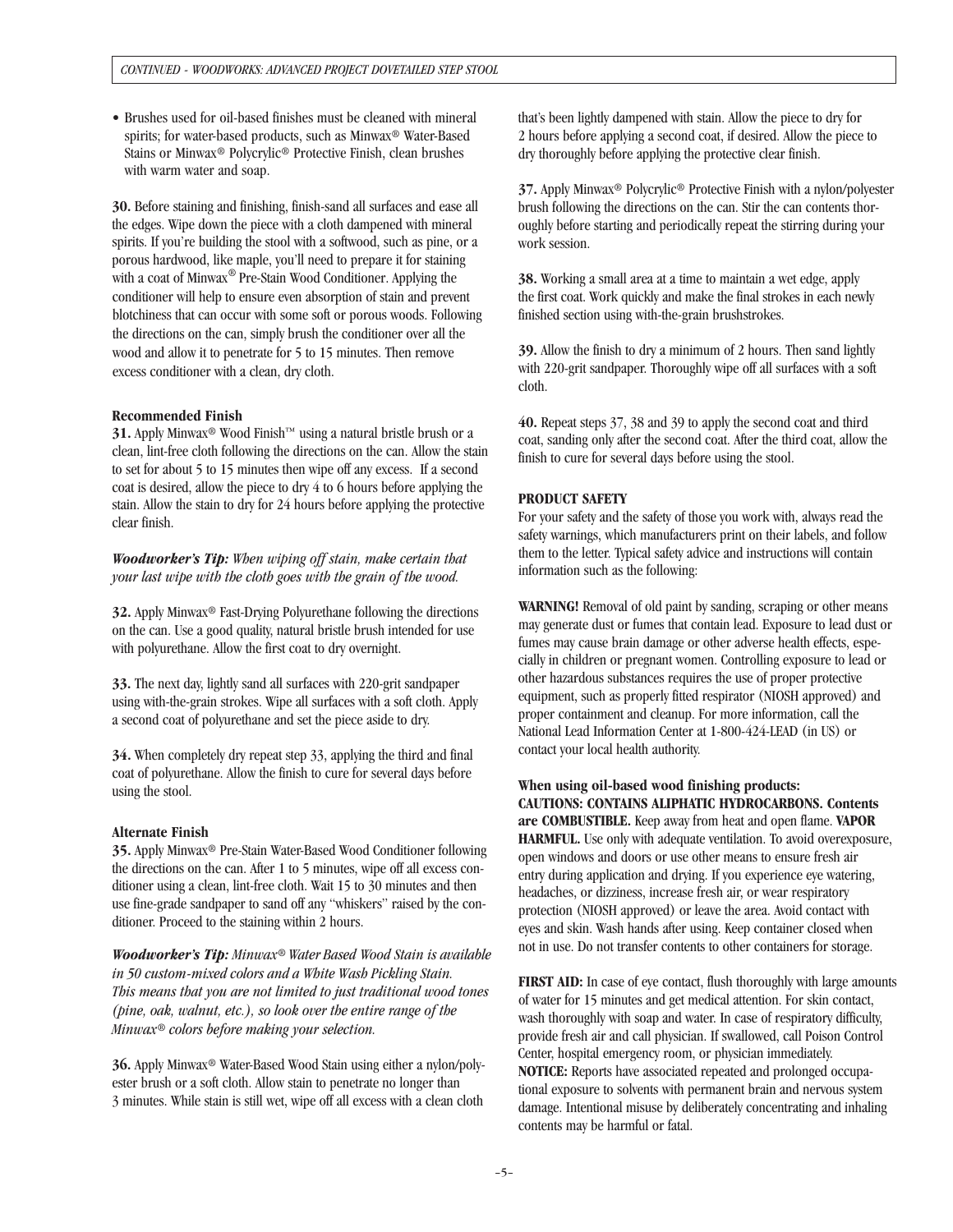**WARNING:** This product contains a chemical known to the State of California to cause cancer and birth defects or other reproductive harm.

## **DO NOT TAKE INTERNALLY. KEEP OUT OF REACH OF CHILDREN.**

#### **When using water-based wood finishing products:**

**CAUTIONS:** Use Only With Adequate Ventilation. To avoid overexposure, open windows and doors or use other means to ensure fresh air entry during application and drying. If you experience eye watering, headaches, or dizziness, increase fresh air, or wear respiratory protection (NIOSH approved), or leave the area. Avoid contact with eyes and skin. Wash hands after using. Keep container closed when not in use. Do not transfer contents to other containers for storage.

**FIRST AID:** In case of eye contact, flush thoroughly with large amounts of water. Get medical attention if irritation persists. If swallowed, get medical attention immediately.

**WARNING:** Contains Alkyl propanols, ethylene glycol, n-methyl pyrrolidone. **VAPOR HARMFUL.** Use only with adequate ventilation. To avoid overexposure, open windows and doors or use other means to ensure fresh air entry during application and drying. If you experience eye watering, headaches, or dizziness, increase fresh air, or wear respiratory protection (NIOSH approved) or leave the area. Avoid contact with eyes and skin. Wash hands after using. Keep container closed when not in use. Do not transfer contents to other containers for storage.

#### **DO NOT TAKE INTERNALLY.**

**FIRST AID:** In case of eye contact, flush thoroughly with large amounts of water for 15 minutes and get medical attention. For skin contact, wash thoroughly with soap and water. In case of respiratory difficulty, provide fresh air and call physician. If swallowed, call Poison Control Center, hospital emergency room, or physician immediately.

#### **DELAYED EFFECTS FROM LONG-TERM OVEREXPOSURE.**

Contains solvents which can cause permanent brain and nervous system damage. Intentional misuse by deliberately concentrating and inhaling contents may be harmful or fatal. **WARNING:** This product contains a chemical known to the

State of California to cause cancer and birth defects or other reproductive harm.

**KEEP OUT OF REACH OF CHILDREN.**

### **SAFE DISPOSAL OF RAGS AND WASTE.**

Please be mindful of the safe way to dispose of rags and other waste. Rags, steel wool and other waste products soaked with oil finishes or solvents may spontaneously catch fire if improperly discarded. Place rags, steel wool and other waste immediately after use in a water-filled metal container. Tightly seal and dispose of the waste materials in accordance with local trash removal regulations. Be sure to keep the waste out of reach of children.

This project was adapted with permission from *American Woodworker* magazine, Home Services Publications, Inc., an affiliate of Reader's Digest Association, Inc., Suite 700, 2915 Commers Drive, Eagan, MN 55121. ©Copyright 1999. All rights reserved. For subscriptions call toll-free: 1-800-666-3111.

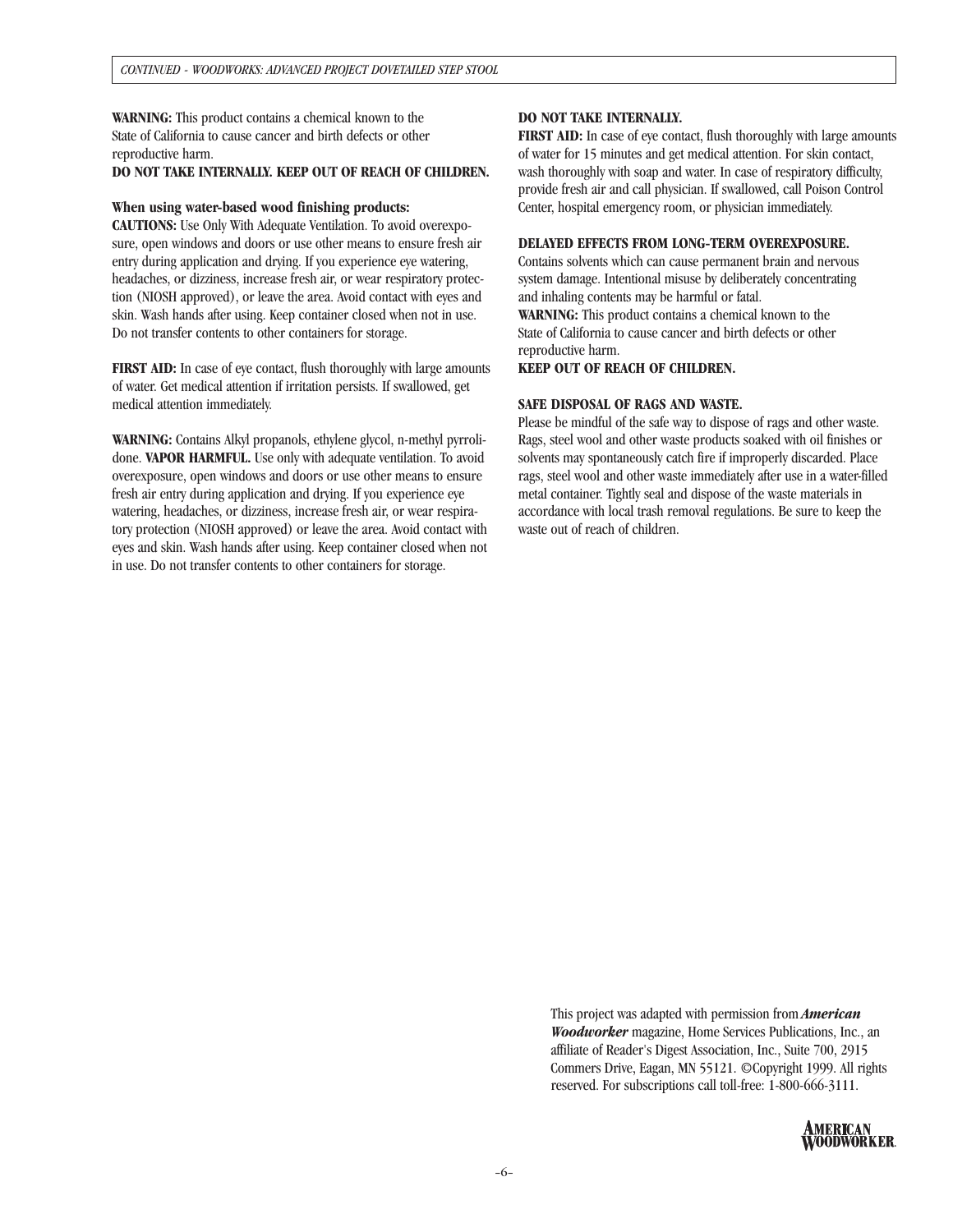

AMERICAN<br>WOODWORKER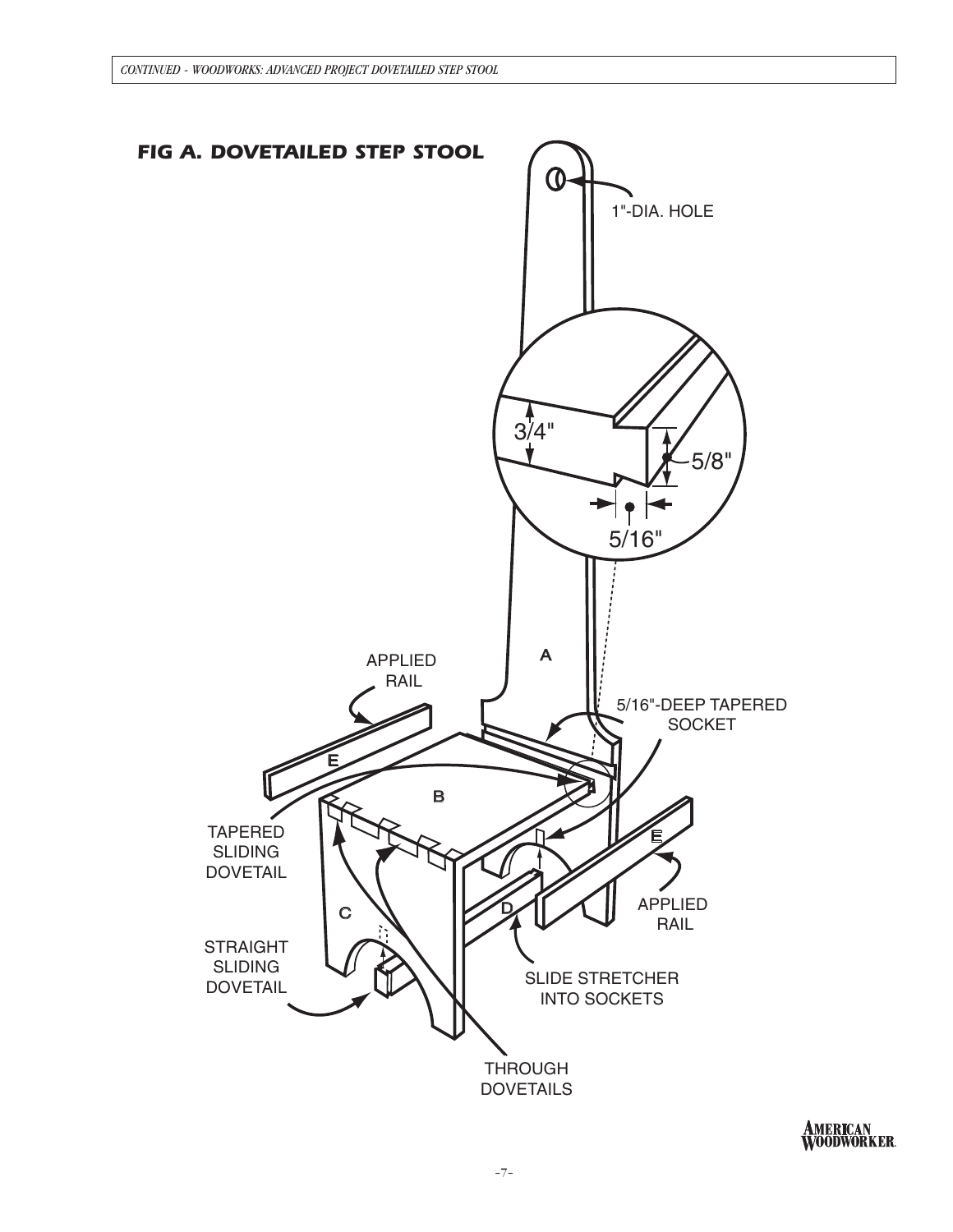

*FIG B. BACK TEMPLATE*

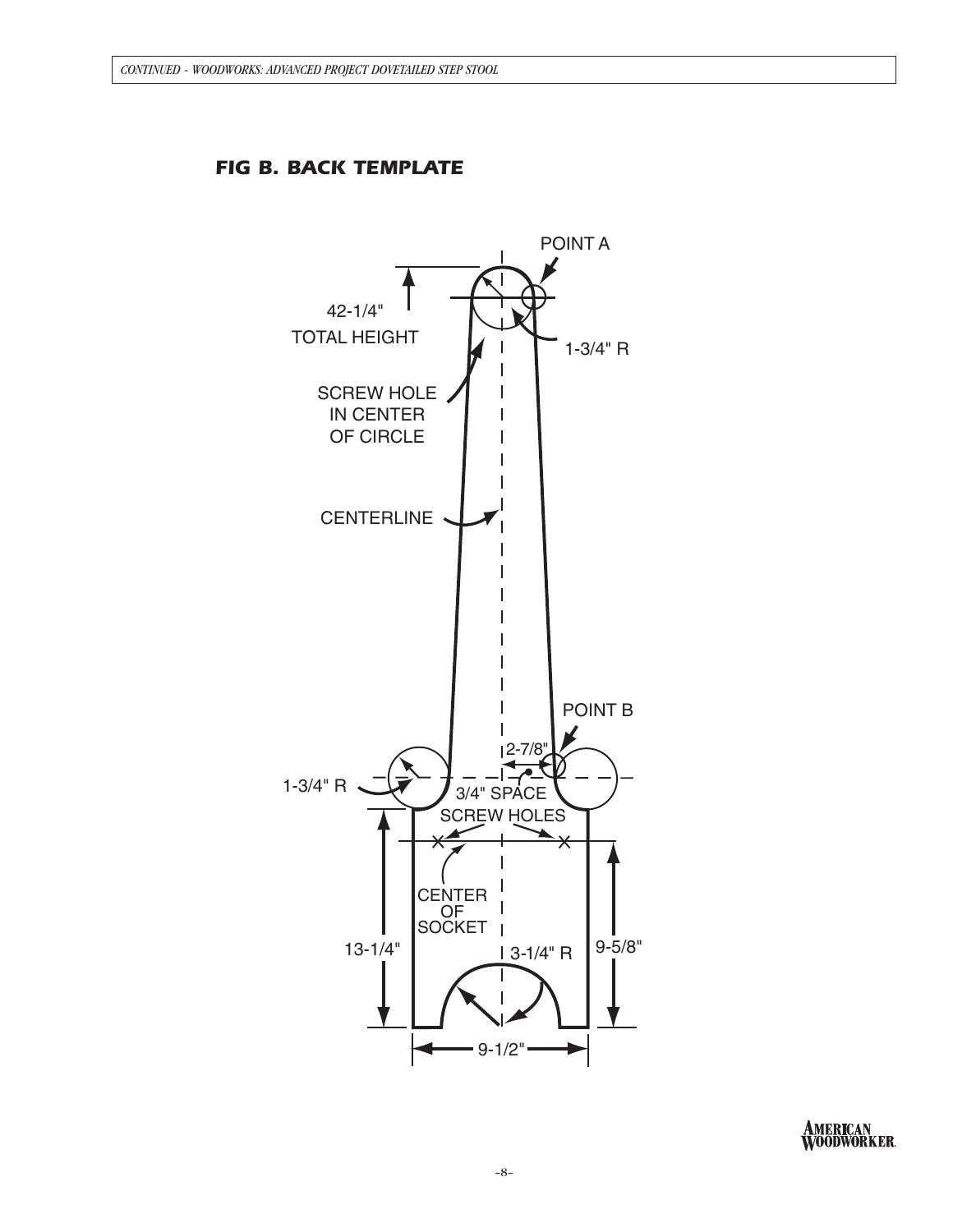

# *FIG D. TABLE SAW TAPERING TECHNIQUE*